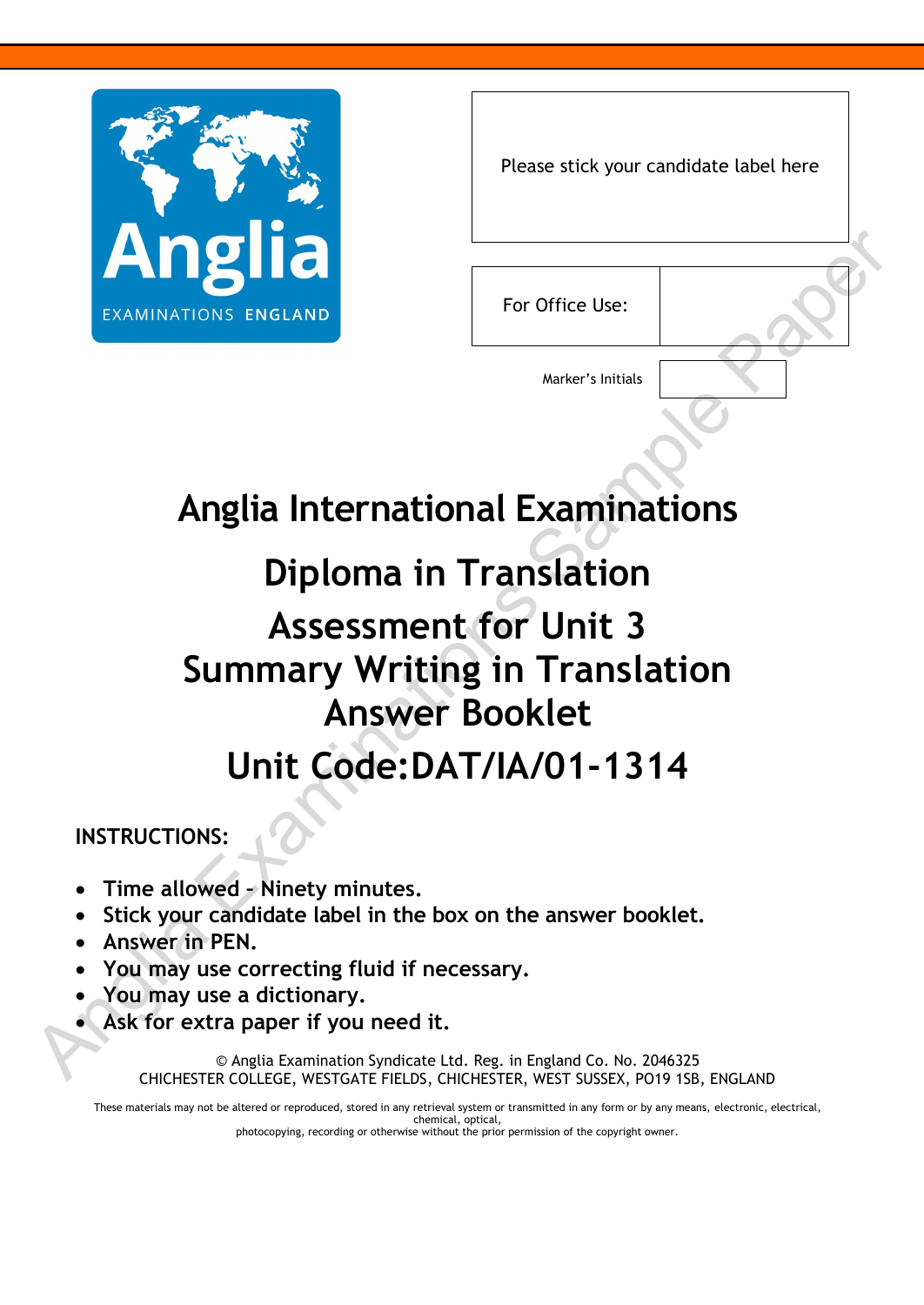| Marks<br>Awarded |
|------------------|
|                  |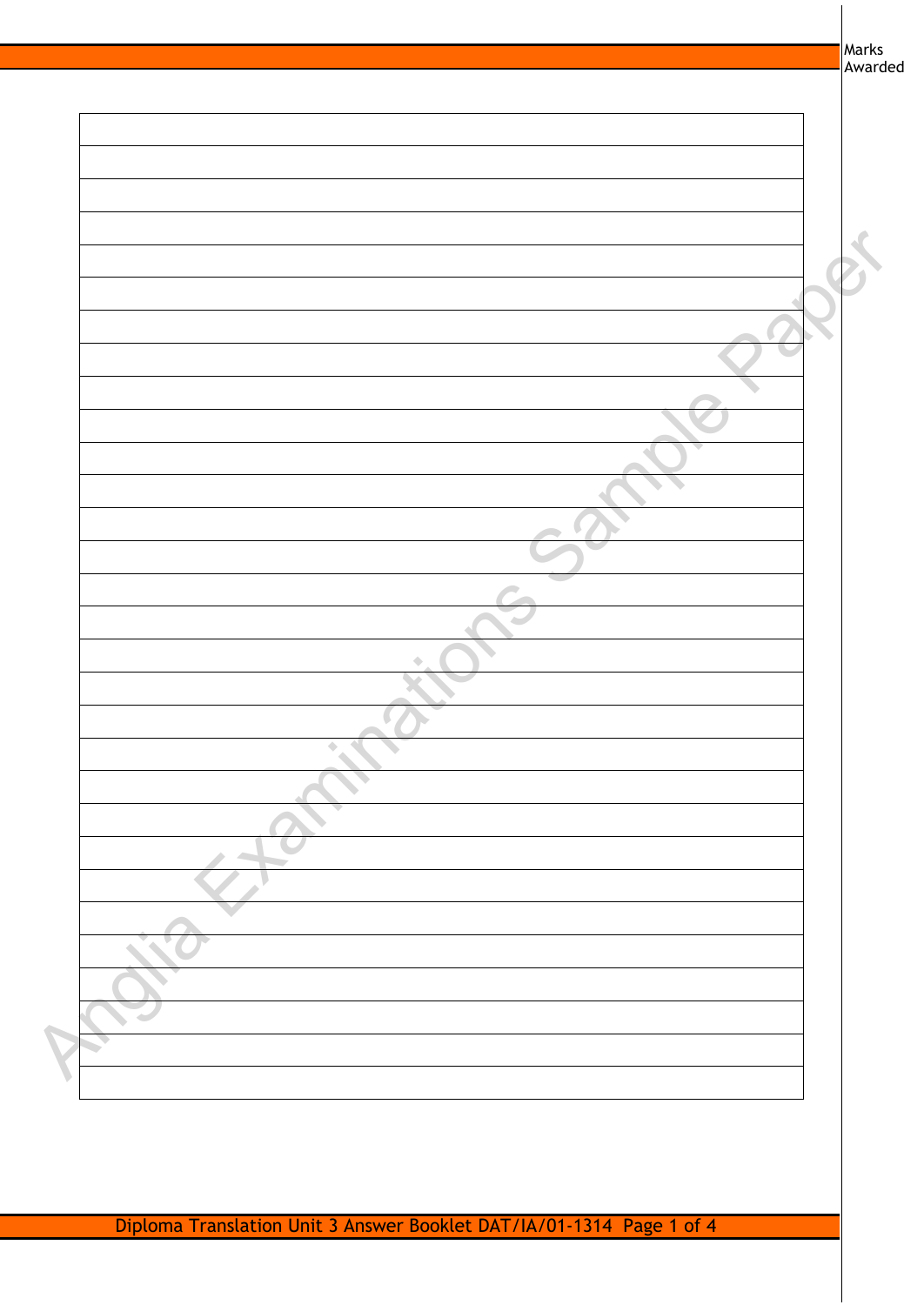| Marks<br>Awarded |
|------------------|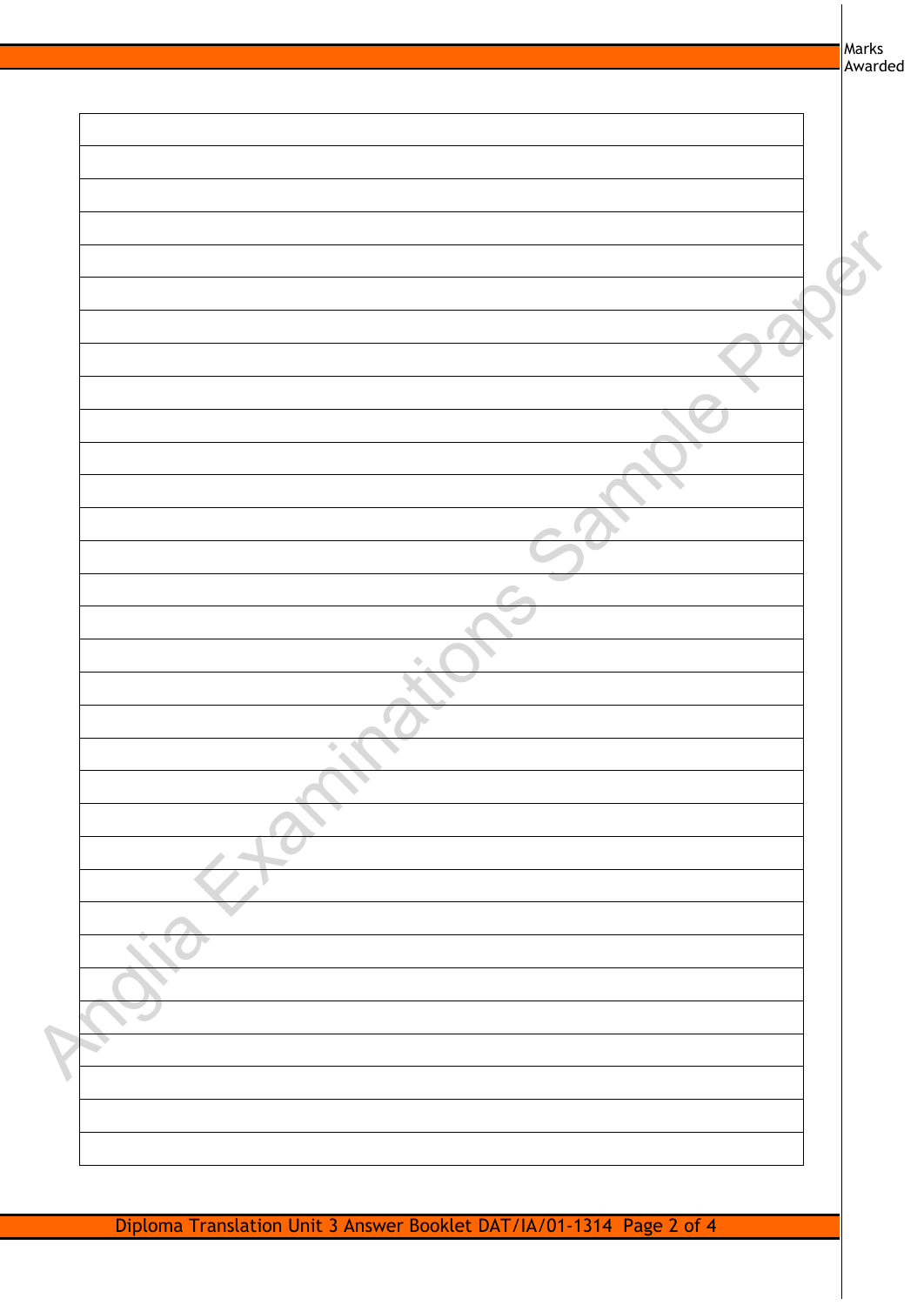| Marks<br>Awarded |
|------------------|